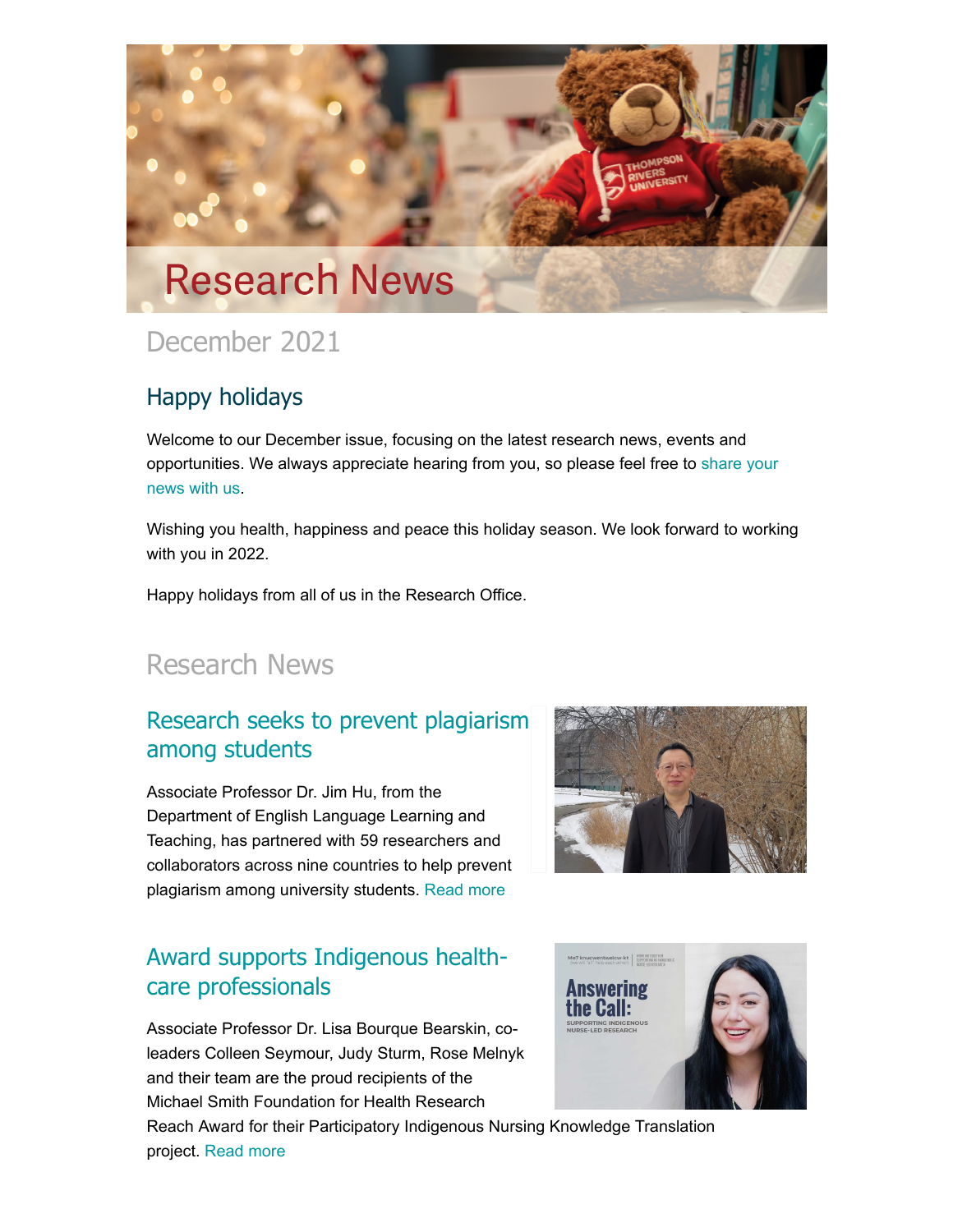## [New findings support Kamloops](http://inside.tru.ca/2021/11/29/new-findings-support-kamloops-housing-spike/) housing spike

A new report by Dr. Jabed Tomal from the Department of Mathematics and Statistics and Dr. Hafiz Rahman from the Department of Economics updates their recent study that explains how BC's



foreign-buyer tax helped fuel the booming real-estate markets in Chilliwack and Kamloops. [Read more](http://inside.tru.ca/2021/11/29/new-findings-support-kamloops-housing-spike/)

## [Funding supports early childhood](http://inside.tru.ca/2021/11/22/funding-supports-early-childhood-educators/) educators

An anonymous donor is contributing \$1.4 million to expand a peer-mentoring program for early childhood educators, headed by Associate Professor Dr. Laura Doan in partnership with the Early Childhood Educators of BC. [Read more](http://inside.tru.ca/2021/11/22/funding-supports-early-childhood-educators/)

### [TRU nursing leaders honoured for](http://inside.tru.ca/2021/10/12/tru-nursing-leaders-honoured-for-influence/) influence

Dean of Nursing Rani Srivastava and CIHR Indigenous Research Chair in Nursing Dr. Lisa Bourque Bearskin are being inducted into the Canadian Academy of Nursing Fellowship. [Read more](http://inside.tru.ca/2021/10/12/tru-nursing-leaders-honoured-for-influence/)





## [Troy Media | Eight worst wildfire weather years on record](http://inside.tru.ca/inthemedia/troy-media-eight-worst-wildfire-weather-years-on-record-happened-in-the-last-decade/) happened in the last decade

A new study by wildfire researcher Dr. Mike Flannigan suggests extreme fire weather is [being driven by a decrease in atmospheric humidity coupled with rising temperatures.](http://inside.tru.ca/inthemedia/troy-media-eight-worst-wildfire-weather-years-on-record-happened-in-the-last-decade/) Read more

## [Global News | City of Vernon begins tracking local air quality](http://inside.tru.ca/inthemedia/global-news-city-of-vernon-begins-tracking-local-air-quality-with-six-new-sensors/) with six new sensors

Dr. Michael Mehta, geographer and environmental studies faculty member, believes the new civic-installed sensors will help the municipality make more informed decisions. [Read more](http://inside.tru.ca/inthemedia/global-news-city-of-vernon-begins-tracking-local-air-quality-with-six-new-sensors/)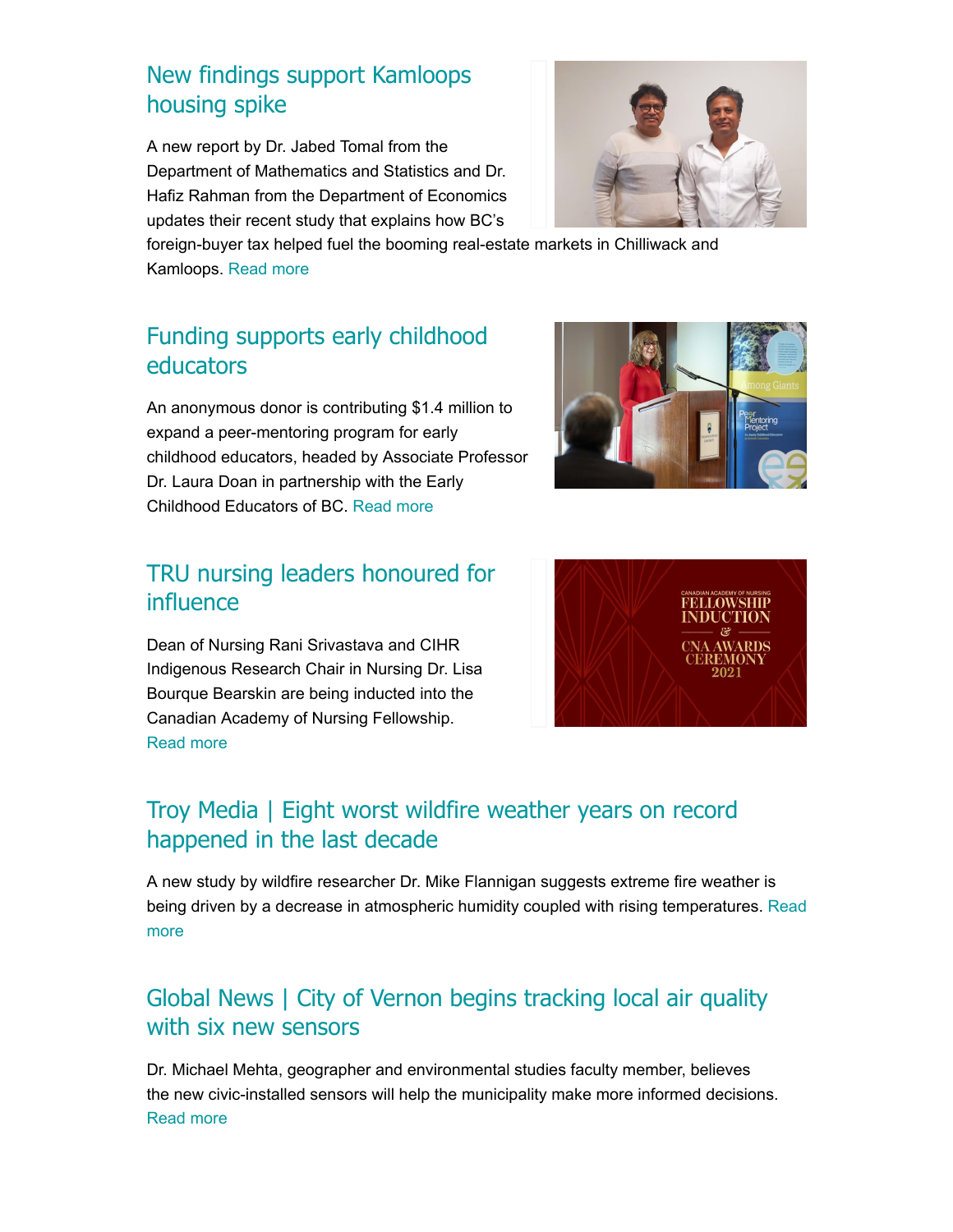### [Castanet Kamloops | \\$1.4 million for educators](http://inside.tru.ca/inthemedia/castanet-kamloops-1-4-million-for-educators/)

An anonymous donation to TRU totalling \$1.4 million will go toward helping to keep qualified early childhood educators from leaving the profession. Provided over three years, the funds help expand the peer mentoring program Associate Professor Dr. Laura Doan started in 2018 as a pilot project in Kamloops. [Read more](http://inside.tru.ca/inthemedia/castanet-kamloops-1-4-million-for-educators/)

#### [Welcome to Michael Smith Health Research BC](https://healthresearchbc.ca/)

The Michael Smith Foundation for Health Research and the British Columbia Academic Health Science Network have joined forces to create a dynamic and integrated health research organization, [Michael Smith Health Research BC,](https://healthresearchbc.ca/) to support the growth and evolution of BC's vibrant health research system and life sciences sector.

#### Seizing the Moment project

The [Seizing the Moment project](https://ccecanada.ca/seizing-the-moment/) brings together community-based organizations and postsecondary institutions across Canada, including TRU, for a series of conversations about pandemic challenges and strategies in communities.

Watch ["Building a Post-pandemic Network: Working Together to Transform Communities,](https://www.youtube.com/watch?v=soKF293ZwK8)" part of a webinar series for the Seizing the Moment project.

## Equity, diversity & inclusion (EDI) in research

The Office of Research and Graduate Studies hosted Gwen Hill, manager of Equity, Diversity and Inclusion in Research at Royal Roads University. Hill presented on "Building EDI in Research and Embedding EDI in Research Proposals," including foundations of why it's important to include aspects of EDI in your research, from the development phase through to dissemination. [View the recording](https://www.youtube.com/watch?v=9kRvb5HiFEk).

## New Faces in Research & Graduate Studies

**Kate Fagervik** joins us as learning strategist, student research and public engagement, working with students to build capacity for undergraduate research at TRU. She works closely with the Researcher in Residence program, the XChange Lab, the Generator and Cultural Mapping initiatives, creating workshops and guiding website development with a focus on student training.

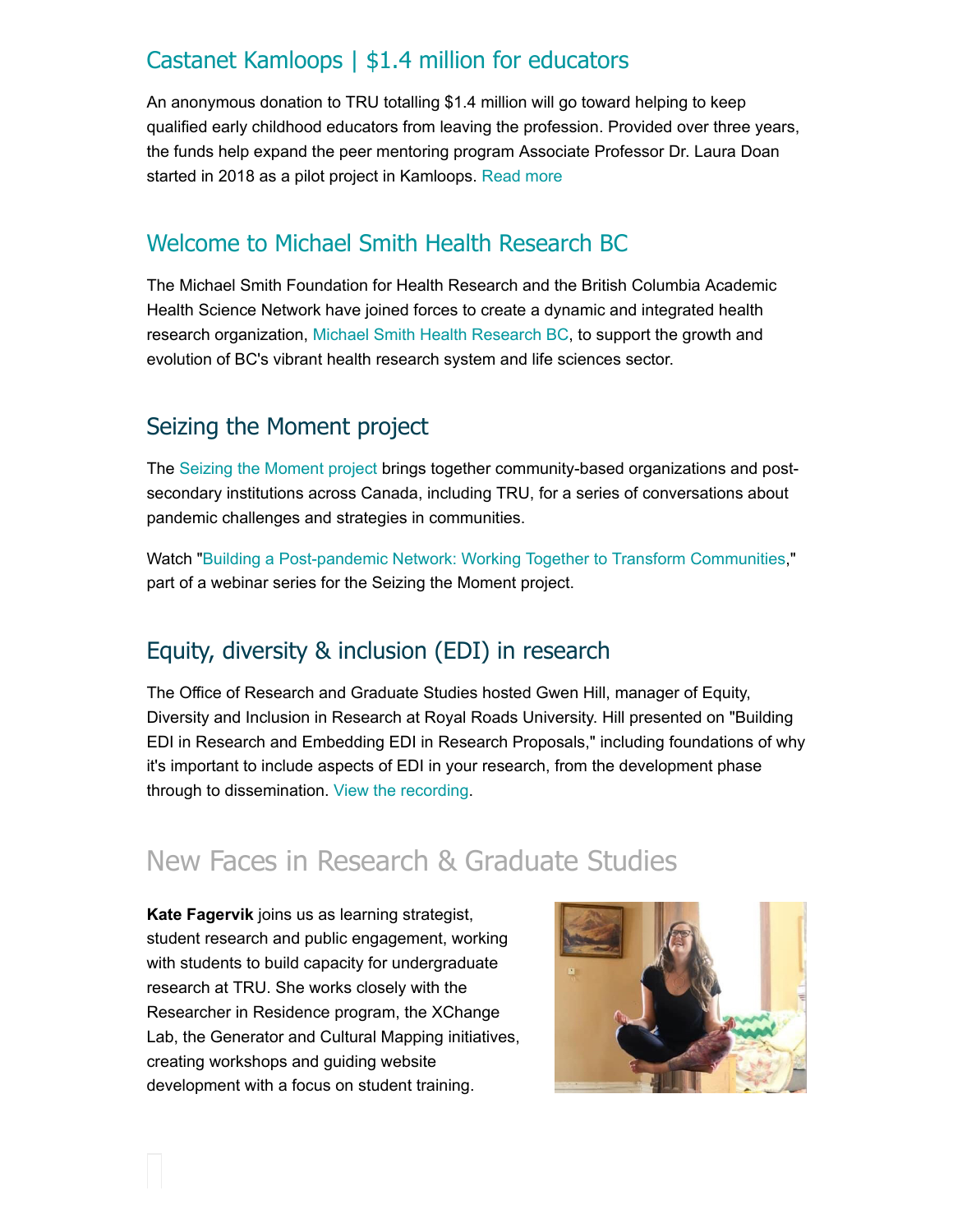

**Tricia Lawrie** joins the Office of Research and Graduate Studies as the ethics, grants and contracts compliance officer. She provides consult to students, faculty and partners on issues surrounding research ethics and compliance with the national research ethics guidelines. Tricia's role will also include the administration of grants and contracts as they pertain to the research endeavour.

## Kudos

**Dr. Bruce Baugh**, Professor Emeritus, Philosophy, published *[Philosophers' Walks](https://www.routledge.com/Philosophers-Walks/Baugh/p/book/9780367333133)*, a book based on walks the author took in the footsteps of different philosophers and writers.

**Drs. Tracy Christianson** and **Bonnie Fournier,** Associate Professors, Nursing, published ["What Can We Learn from Rural Youth in British Columbia, Canada? Environment and](https://www.mdpi.com/2071-1050/13/24/13562) Climate Change—Issues and Solutions," an article related to their SSHRC research project, in a special issue of *Sustainability*.

**Dr. Dinesh Ramoo**, Professor, Psychology, created a new psychology resource for students, *[Psychology of Language](https://opentextbc.ca/psyclanguage/)*, through funding provided by the Open Education Time Investment Grant.

# [Communicating Research](https://inside.tru.ca/tru.ca/experts)

## Experts list

Media is reaching out to TRU routinely, searching for experts to speak on a variety of issues. Please make yourself easy to find by joining the [Experts List](https://inside.tru.ca/find-an-expert/). If you would like to be a part of the list, please take a moment and [simply register online](https://inside.tru.ca/find-an-expert/experts-registration-update/).

# Research Funding Digest

[The Office of Research and Graduate Studies is pleased to share our Research Funding](https://bit.ly/3DFC37W) Digest for December 2021. Please feel free to share it with your colleagues.

Subscribe to our **Funding Distribution Listservs** (Health / Science and Engineering / Social Sciences and Humanities) and the **Monthly Research Digest** by sending an email to [facultyresearch@tru.ca](mailto:facultyresearch@tru.caHi)

**Opportunities** 

Research Coach Program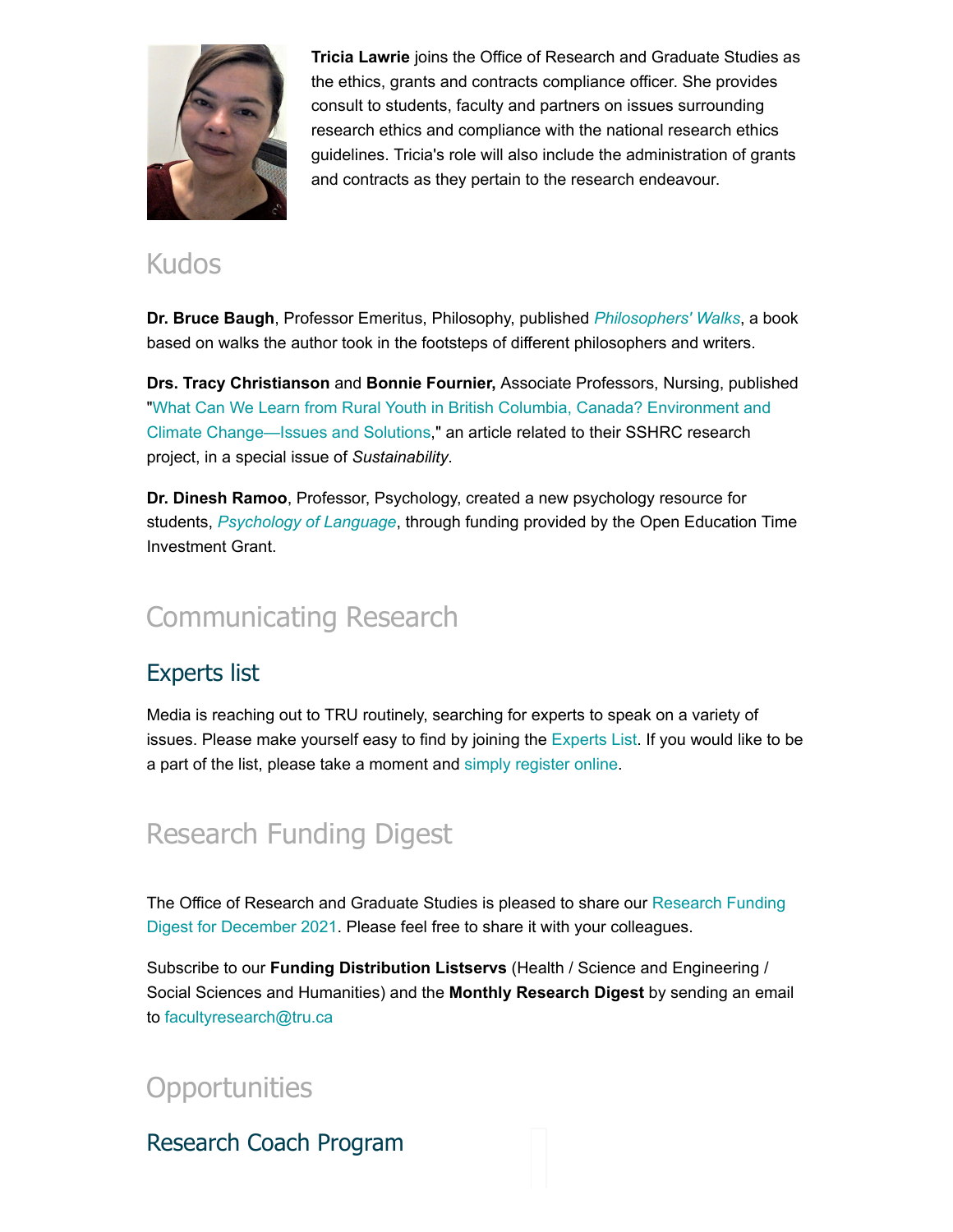**Deadline:** Friday, January 14, 2022 **Value:** \$1,500 each

The Research Coach program allows a faculty member to identify a third- or fourth-year student with research experience, who will then receive special training and a \$1,500 award. That coach then works with the faculty



member to design a research experience for a first- or second-year class. The students in that class will spend the semester working on the research under the guidance of the coach.

Completed [applications](https://bit.ly/3yakZpF) to be sent to the Office of Research and Graduate Studies at [research@tru.ca](mailto:research@tru.ca) with the subject line "Research Coach Program".

## [NSERC Undergraduate Student Research Award Program](https://www.tru.ca/research/undergraduate-research/undergraduate-research-opportunities.html) (USRA)

**Deadline:** Saturday, January 29, 2022 **Value:** \$7,500

Want to get paid over the summer to conduct research? Do just that with an NSERC USRA. This award provides undergraduate students in the natural sciences and engineering with the opportunity to engage in research over a 16-week period (May to August). Talk to a faculty member today to get started on your application!

#### Internal Research Awards [President's Annual Merit Awards](https://www.tru.ca/research/research-services/research-services-faculty/research-awards.html)

#### **Awards for Excellence in Research and Scholarship**

**Deadline:** Tuesday, February 15, 2022 **Value:** \$2,500 research grant

This award recognizes excellence in research, scholarly activity or the production of creative works over a sustained period of time that represents a significant contribution to the field of inquiry. Complete nomination packages should be submitted electronically to [research@tru.ca.](mailto:research@tru.ca)

#### **Distinguished Scholar Award**

**Deadline:** Tuesday, February 15, 2022 **Value:** \$3,000 research grant

This award recognizes the highest achievement in scholarship, achieved over a career. Complete nomination packages should be submitted electronically to [research@tru.ca.](mailto:research@tru.ca)

#### [Mentorship Awards](https://www.tru.ca/research/research-services/research-services-faculty/research-awards.html)

**Undergraduate Research Mentor Award Deadline:** Tuesday, February 15, 2022